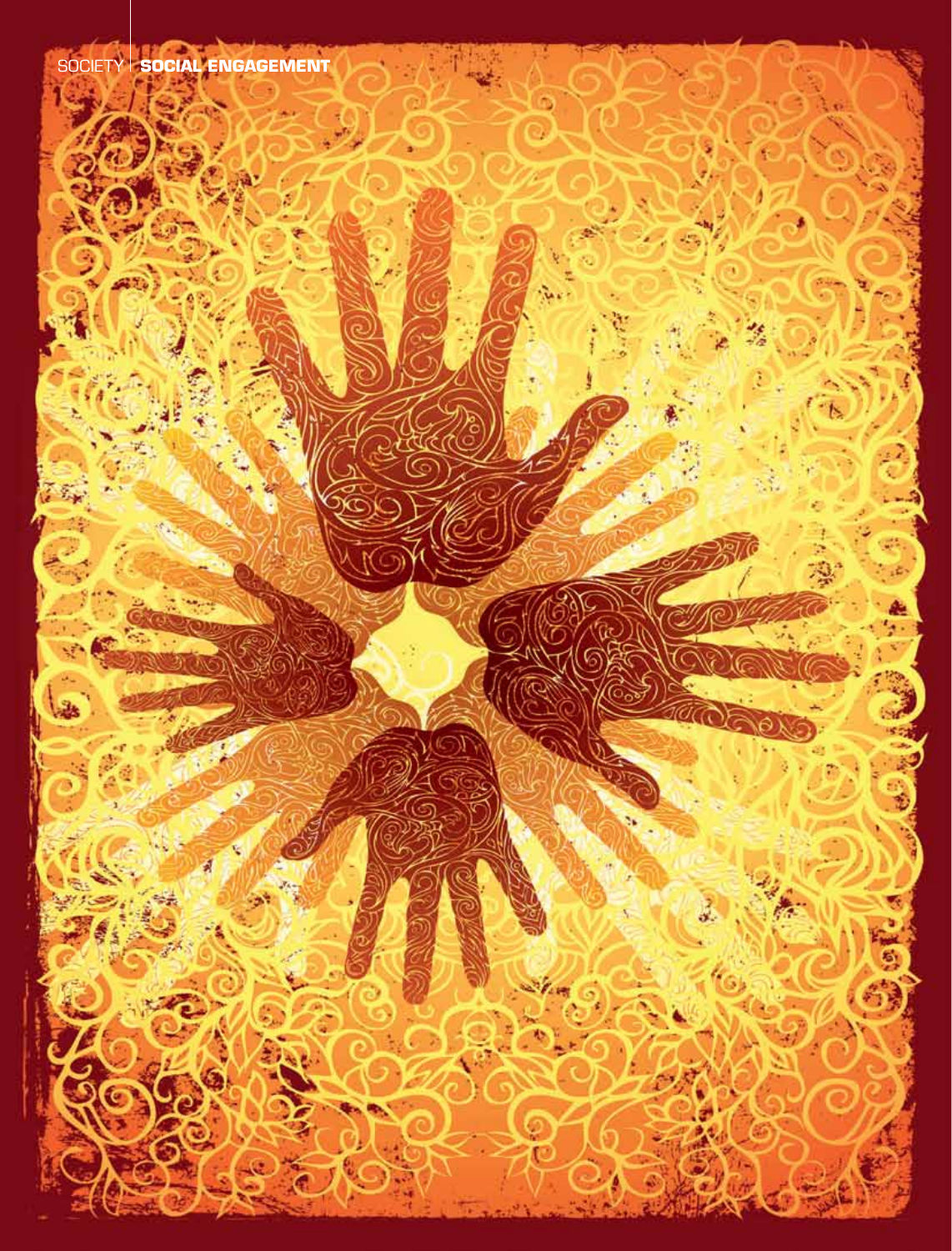

# INI N **gain through giving?**

There is much philosophising today about what it means to be African and a good citizen. **Bongani Mgayi** finds out that views on charity and social engagement are as wide as the African horizons.

### **The African call**

Former South African President, Thabo Mbeki, argued at length in his address to the BMF Young Professionals Development Summit in Cape Town on August 19, 2010, that professionals in Africa need to be involved in the communities around them.

 "As young professionals," said Mbeki, "you occupy an important place in all the countries of our region and have the possibility to choose whether you focus exclusively on your personal advancement or do so as you use your training and considerable talents to help change our societies and Africa for the better. You constitute an important echelon of the leadership of our region. You have a task to help elaborate a vision of where our countries and peoples should aim to be 20 or 30 years from today, and certainly by the end of the 21st century.

"The masses, who are your mothers and fathers, sacrificed everything to ensure that you become the professionals you are, and you must commit to serve [them] selflessly. As professionals, capable of marketing your skills everywhere in the world during this age of globalisation, you have the possibility to detach yourselves from these masses who are your mothers and fathers and constitute the country of your birth.

"You can, consciously, decide to set yourselves apart from these ordinary Africans, concentrate on earning the incomes that will be and are your due, pursue the corresponding lifestyles, and therefore join those whose predatory and selfish actions impose on you a feeling of dissatisfaction, shame and despair. I am sug-

gesting that rather than take this demeaning and humiliating route, you should make an oath of affirmation – I am an African, and I am proudly African! In this context you would therefore have to answer for yourselves the question – what does it mean to be an African?

"I would like to suggest that for an answer to that question, please listen to the words and pleas of the ordinary Africans who constitute your people and mine – the wretched of the earth, to whom you owe the obligation to help end their misery!"

Thando Mjebeza, the thirty-something founder and CEO of Zimele Technologies, a 100% blackowned company that supplies IT- and business-consulting services echoes the words of the wise statesman.

"Firstly, as an individual and business we pay taxes to government. Government in turn is to use the taxes to provide services and relief to society. Moreover, as a business we provide employment, which is a contribution over and above taxes and that which others make. Secondly, however, each person should assist at least one or two people in your private capacity. You should share with the poor. As an organisation, you should have a fund available to develop the community.

Mjebeza adds: "In my individual capacity I help kids with their school fees and studies, and with train fare. This is 'silent giving', which goes straight to the need with no announcements or noise being made about it. You feel you don't even need to claim it for tax purposes or to record it on a scorecard."

# **Philanthropy – a dated approach or current necessity?**

Do the wealthy, the powerful and those who "have" in a material sense have a responsibility to make the lives of others better?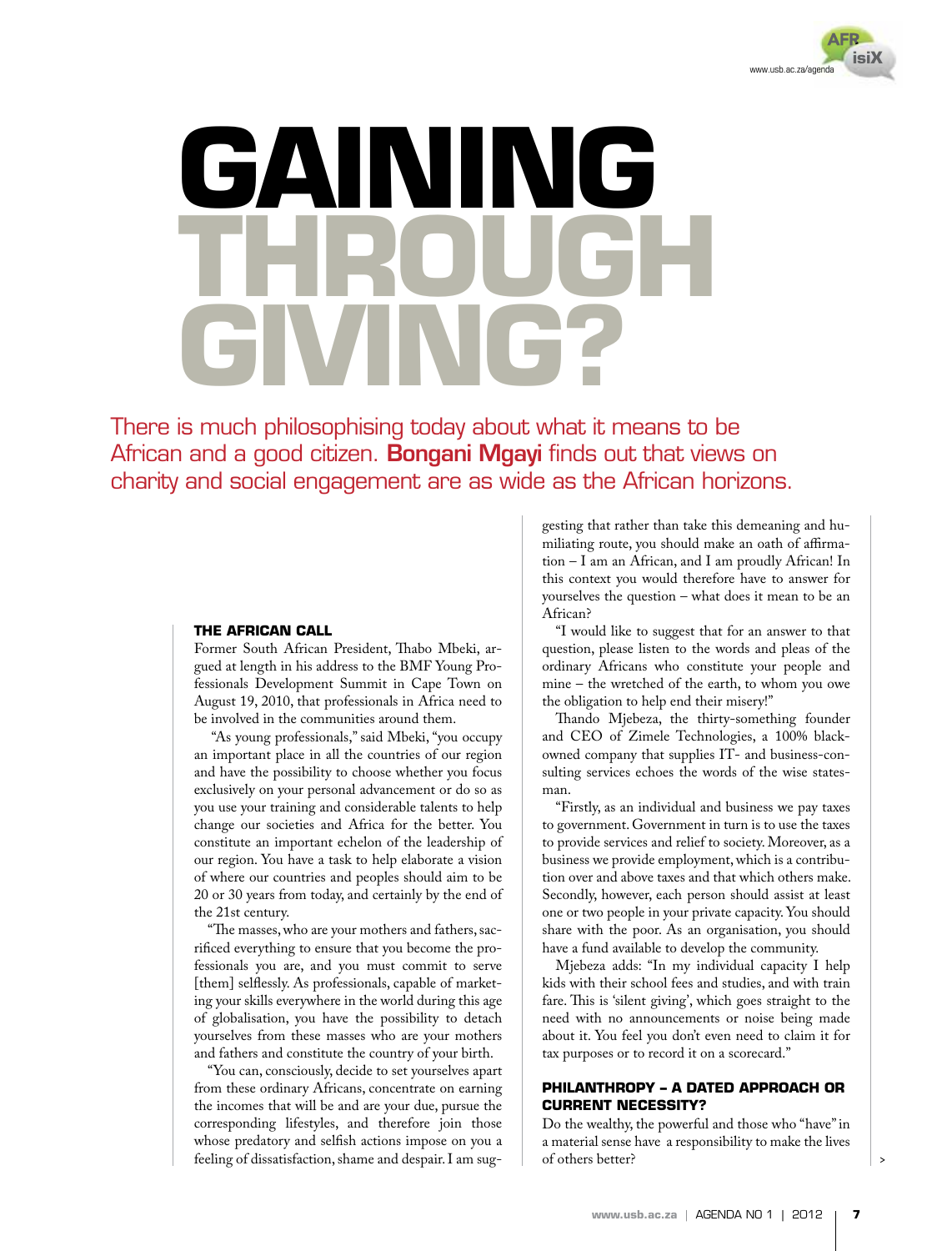# **CRITICAL STATEMENTS** on social engagement

- • Is social engagement just a CSR or do-gooder project? Or is it part of an economic activity?
- We should aim to create a socially responsible development-oriented market economy, instead of the traditional "free enterprise capitalism" that we have.
- Corporations should realise that they increase their profits in mid- to long-term by developing their markets, for instance working with informal markets at the township level.
- If you do not address the problems of the poor, you will continually have to deal with the consequences of their frustration.
- Social engagement should be built into the curriculum and be taught in class. Students should write dissertations on "social market economics" and other challenging issues.

"We share the view that those to whom much is given, much is expected. We do<br>not believe our assets are ours, but rather we try to be responsible stewards of those resources." –Jean and Steve Case

Bill Gates and his friend Warren Buffet seem to think so. They have initiated a campaign, The Giving Pledge, in an effort to enlist like-minded wealthy American individuals to pledge to give away most of their wealth. Though popular (so far, 69 people have signed up), some criticise this campaign and the current models of philanthropy.

An American comedian noted during his 20-minute delivery on the Comedy Central channel: "We Americans like everybody to know about our anonymous giving."

In his book, *Strategic Giving: the art and science of philanthropy*, Peter Frumkin lays out the underlying principles of philanthropy. He explains that the main characteristic of philanthropy is that the philanthropist gives to causes that inspire him personally and by extension benefits society. The philanthropist decides what causes to champion and what approach to take to fix a social ill.

Frumkin warns that philanthropy exposes the differences between people and groups in terms of how they think society should be organised and what public needs should take priority. Furthermore, he censures the fact that individual philanthropists have no accountability to the communities in which they operate. This means they can be extremely helpful or terribly destructive in society. They can support their favourite cause even if it may cause harm or imbalance in society.

Jean and Steve Case, in their letter of commitment to The Giving Pledge, explain their reasons for giving: "We share the view that those to whom much is given, much is expected. We do not believe our assets are ours, but rather we try to be responsible stewards of those resources – and we recognize we have an obligation to reinvest them in a positive, constructive and flexible manner." Steve Case, is the co-founder and former chairman and CEO of America Online (AOL); and chairman of The Case Foundation.

Edelman, a global PR firm, noted in its March 2008 paper, *Social Engagement: The Changing Nature of CSR in Asia Pacific*, that "Not so long ago, companies in Asia Pacific that wanted to be seen as socially responsible could literally buy a good reputation.



# USB and USB-ED programmes dealing with society, environment and governance

### **Corporate governance research**

**Business in Society programme** 

**Conflict resolution programmes**

**through mentorship**

**Sustainability topics in leadership courses Base of the Pyramid Learning Lab**

**Centre for Applied Entrepreneurship Management Programme for NPOs**

**Small Business Academy (to be launched) Interaction with township businesses**